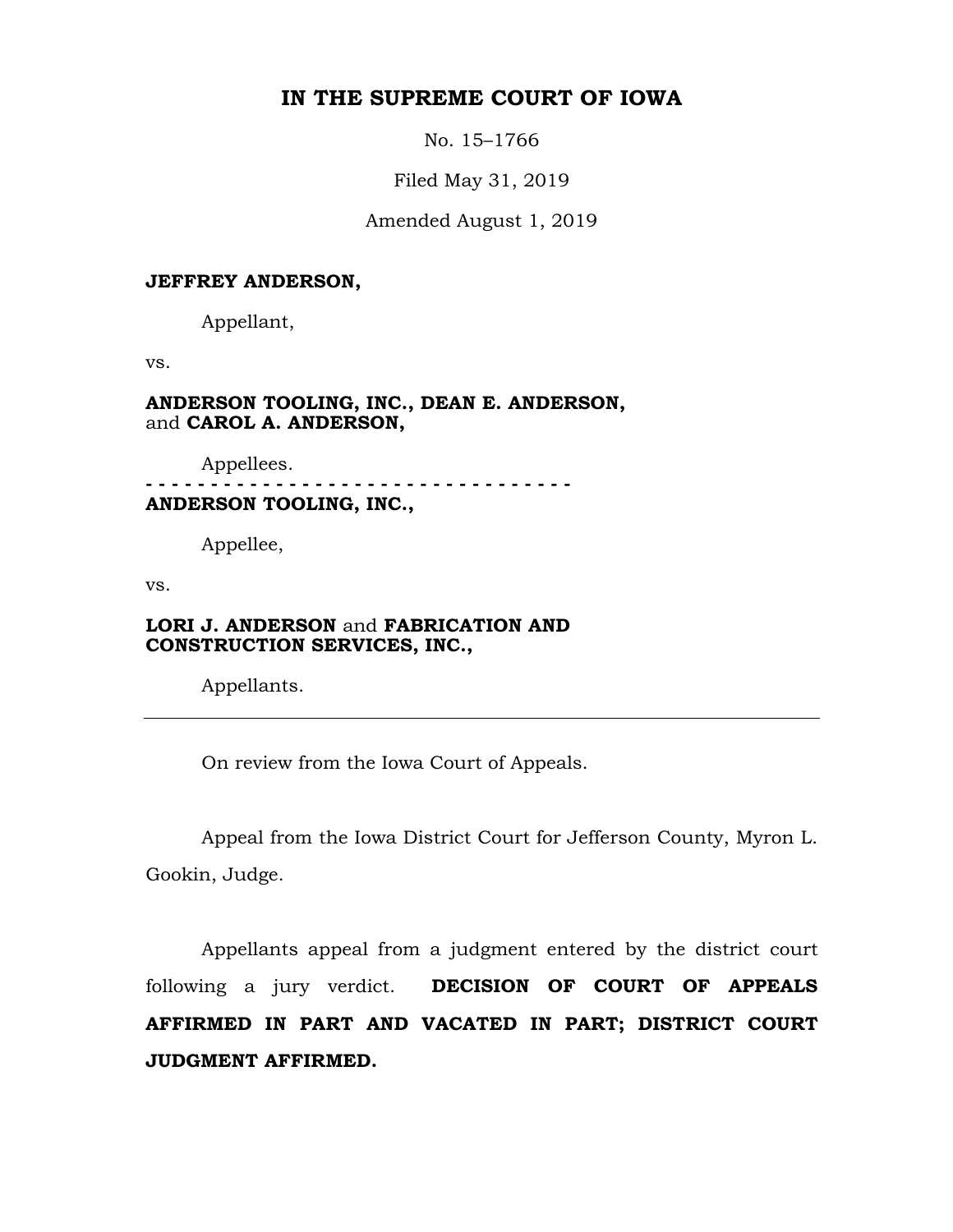Steven Gardner of Denefe, Gardner & Zingg, P.C., Ottumwa, for appellants.

Steven E. Ballard and Abigail L. Brown of Leff Law Firm, L.L.P., Iowa City, for appellees.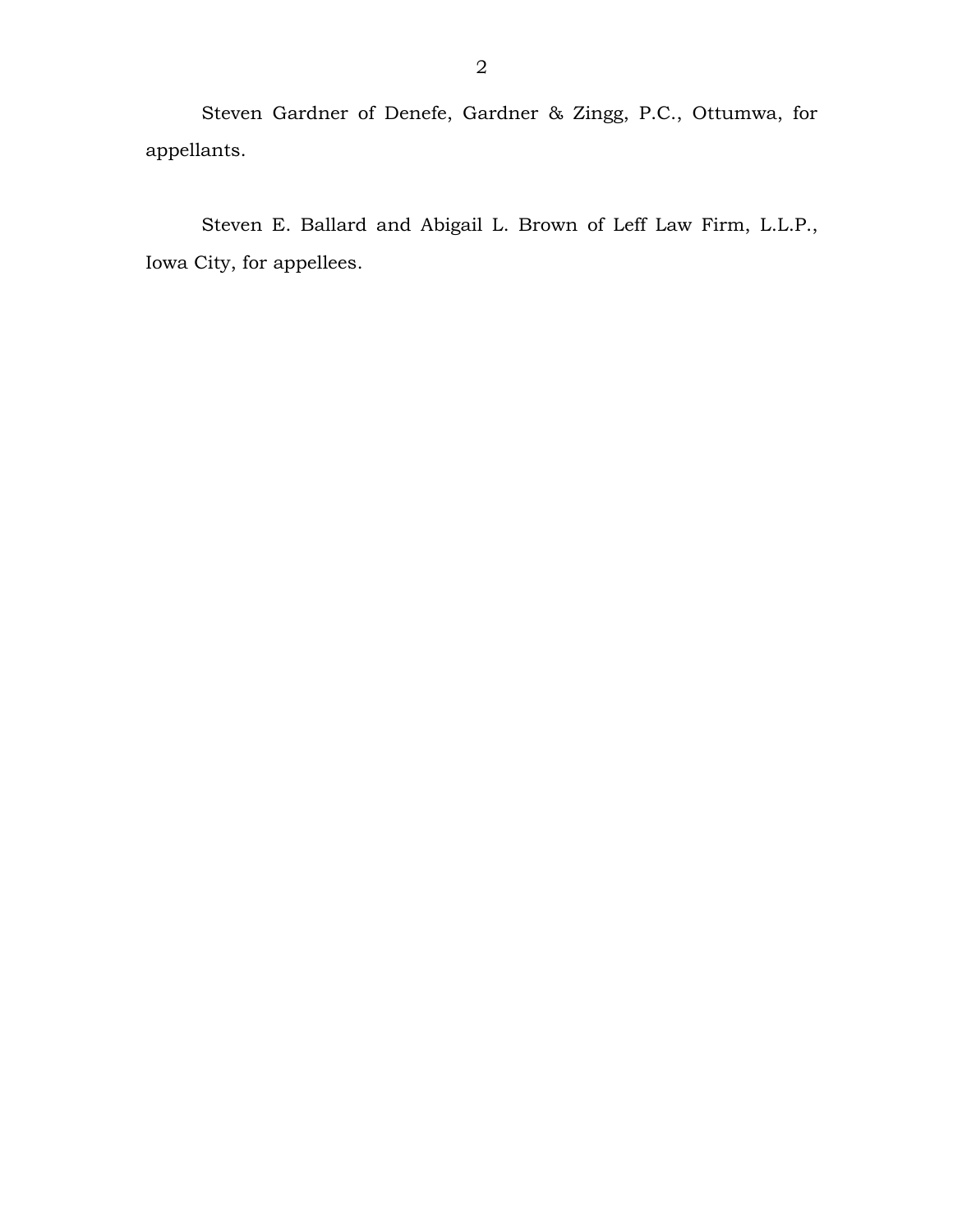## **CADY, Chief Justice.**

In this appeal, we primarily consider whether a judgment for civil conspiracy was properly modified by the district court following a jury trial. The court of appeals found the jury instruction pertaining to the conspiracy did not permit judgment to be modified. On our review, we affirm and adopt the opinion of the court of appeals except on the issue of the conspiracy. We affirm the judgment of the district court.

#### **I. Background Facts and Proceedings.**

Spouses Dean and Carol Anderson own and operate Anderson Tooling, Inc. (ATI). The company offers many services, including rigging. Rigging is the movement of heavy machinery from one location to another. In 2005, Dean hired his brother, Jeffrey Anderson (Jeff), to work as the company's general manager and chief financial officer. He also hired Jeff's wife, Lori, as ATI's bookkeeper.

The couples met to discuss the terms of employment, but never completed a formal employment contract. Instead, Dean and Jeff made handwritten notes about the details discussed at the meeting. Generally, both sets of notes provided for Jeff's base salary at \$52,000, with a percentage of "profit" of twenty percent up to \$200,000 and thirty percent over \$200,000. Neither set of notes defined the word "profit." Jeff claims his notes represent a valid employment contract because both brothers initialed the document. Dean denies having initialed it.

The lack of specificity in the agreement became the basis of a salary dispute between the brothers. In 2011, Jeff requested payments of his deferred compensation pursuant to the percentage split in the employment agreement. Dean and Carol denied the existence of a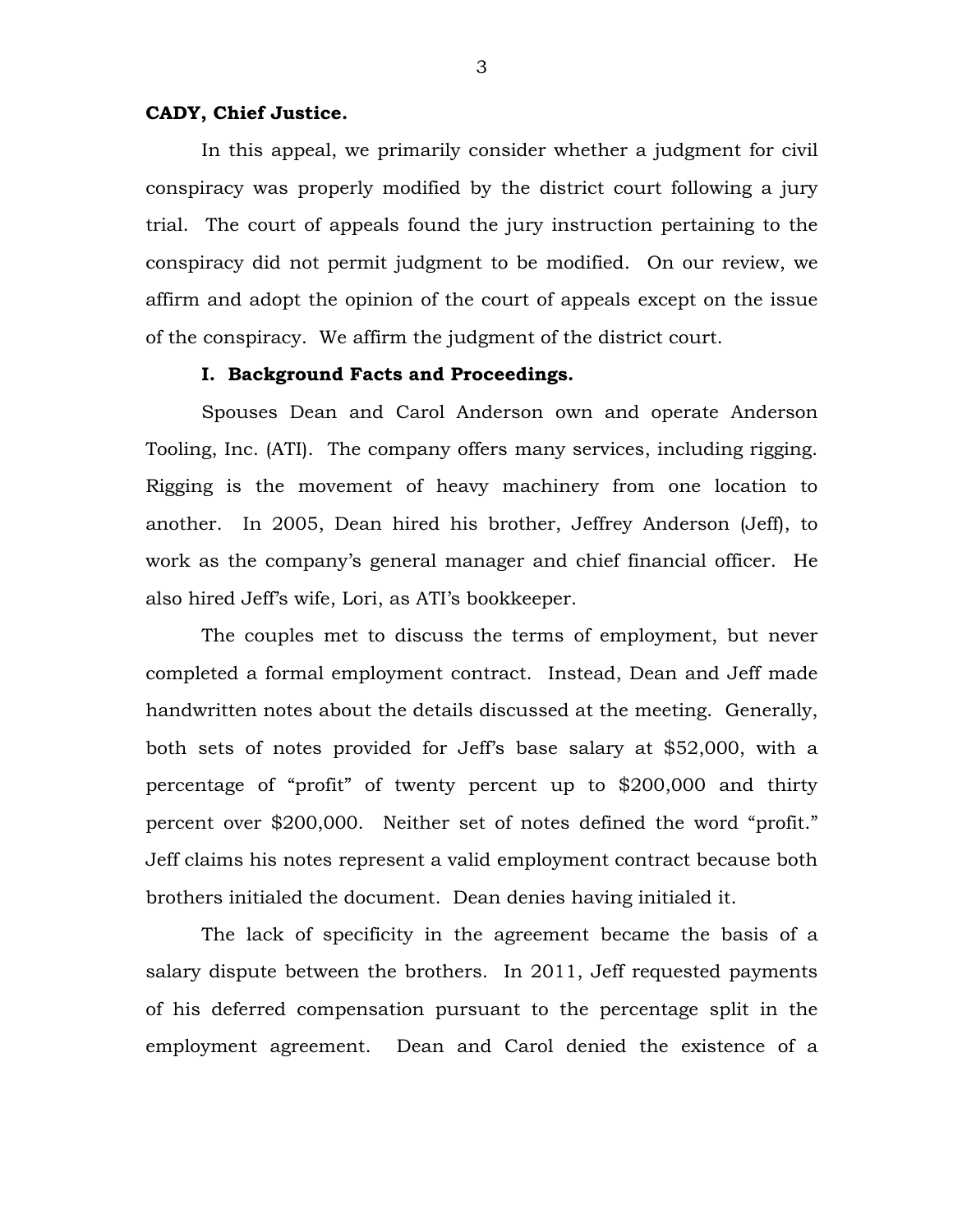written agreement and refused to pay Jeff. They also claimed their definition of profit did not align with Jeff's.[1](#page-3-0) 

While employed at ATI, Jeff formed an independent company named Fabrication & Construction Services Inc. (FabCon). FabCon's original purpose was to complete repair work on the building where ATI was located following flood damage. After this project, FabCon continued to operate and began providing rigging services, in competition with ATI. Upon learning of FabCon's rigging operations, Dean fired Jeff and Lori from ATI.

**A. Claims Filed.** Jeff asserts he was terminated due to his request for payment of the deferred compensation. He commenced an action against Dean, Carol, and ATI alleging a violation of the Iowa Wage Payment Collection Law (IWPCL), breach of contract, tortious discharge, and interference with contractual relationships.

Dean, Carol, and ATI filed a number of counterclaims. They filed a claim against Jeff for conversion, intentional interference with contracts, interference with a prospective business advantage, breach of fiduciary duty, and misappropriation of trade secrets. Dean and Carol claimed Jeff used ATI's customer list and rate information to FabCon's benefit. They also claimed Jeff was stealing and mismanaging ATI funds.

ATI sued Lori for breaching her fiduciary duty, claiming she diverted its funds to FabCon, Jeff, and herself. Additionally, ATI brought a claim against Lori and FabCon for conversion, intentional interference with contracts, interference with prospective business advantage, and conspiracy. These cases were consolidated for trial.

4

<span id="page-3-0"></span> <sup>1</sup>Dean and Carol explained profit as whatever amount they were "able to take out of the company as profit."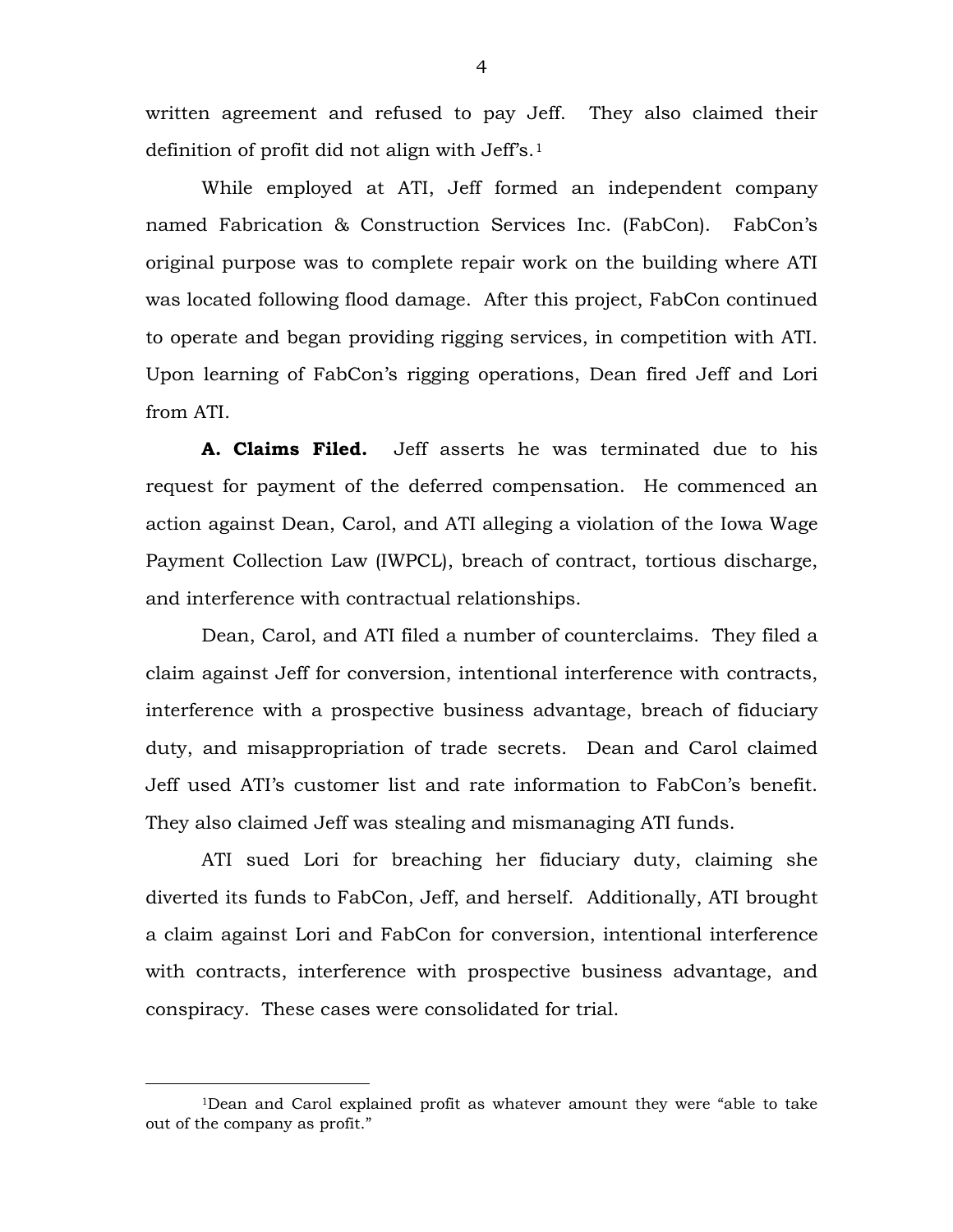**B. District Court Proceedings.** On May 13, 2015, these matters proceeded to a jury trial. After nearly two weeks of testimony, the jury was given two verdict forms with sixty-eight interrogatories and began deliberation. The first verdict form related to Jeff's claims against Dean, Carol, and ATI. The second verdict form related to the counterclaims against Jeff, Lori, and FabCon. On Jeff's claims, the jury concluded ATI did not violate the IWPCL and did not owe Jeff unpaid profit sharing or accrued vacation. The jury found no employment contract existed, thus ATI did not breach or intentionally interfere with Jeff's contract. It also concluded Dean and Carol did not act improperly as the company's directors.

The jury did find that Jeff was an ATI employee and wrongfully discharged for pursing unpaid wages. It awarded him \$89,387.01 in lost wages, \$5000 for emotional distress, and \$52,000 in punitive damages.

On Dean and Carol's claims, the jury found Jeff breached his fiduciary duty and awarded them \$436,255.18 in damages. Moreover, it concluded Jeff intentionally and improperly interfered with ATI's prospective business relationships, awarding \$336,072.54 in damages. Damages against Jeff totaled \$772,297.72. The district court entered judgments in these amounts.

The portion of the verdict form regarding the participation of Jeff, Lori, and FabCon in a conspiracy to harm ATI provided,

Q. Did Jeffery Anderson commit any of the wrongs of conversion, interference with a prospective business advantage, breach of fiduciary duty, or misappropriation of trade secrets? . . . A. Yes. . . .

Q. Did Lori Anderson and [FabCon] participate in a conspiracy with Jeffery Anderson to appropriate funds and projects belonging to [ATI]. . . . A. Yes. . . .

Q. Was [ATI] damaged as a result of the conspiracy? . . . A. Yes. . . .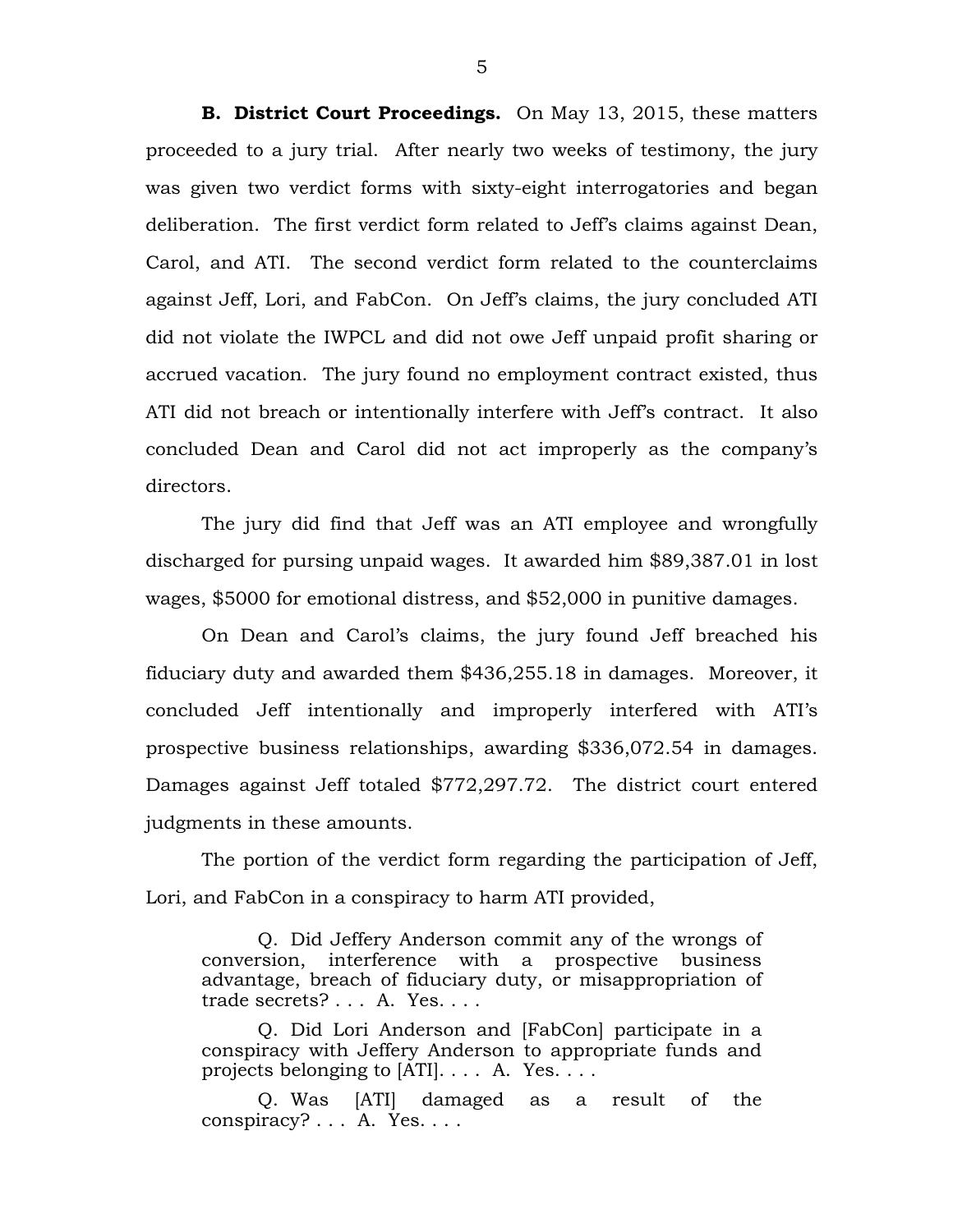Q. State the amount of damages sustained by [ATI] as a result of the conspiracy. A. \$0-duplication.

The jury also concluded Jeff, Lori, and FabCon did not convert ATI's property but found their conduct did constitute willful and wanton disregard for the opposing parties' rights. No damages were awarded on this finding. The jury concluded that while Lori and FabCon knew of ATI's prospective relationships, only FabCon intentionally and improperly interfered with those relationships, and that interference did not cause harm. Finally, it found Lori did not breach a fiduciary duty.

The parties agreed to a sealed verdict, allowing the jury to be discharged following the rendering of a verdict and without reporting its finding in court and in the presence of the litigants. *See* Iowa R. Civ. P. 1.931(3). When the jury finished its deliberations, the parties' attorneys were emailed the completed verdict form. They confirmed it did not contain irregularities and agreed the jury should be released.

Following trial, both sides filed posttrial motions. Jeff filed motions for new trial and judgment notwithstanding the verdict on the first verdict form. He claimed the jury's no-contract determination was contrary to the evidence because the parties disagreed on the terms of the contract, not its existence. Additionally, he argued the finding that Dean and Carol did not act improperly as corporate directors was contrary to the evidence. Jeff had previously moved for a directed verdict on both these issues at the close of evidence.

Jeff also moved for remittitur and alternatively moved for new trial on the second verdict form. He claimed the damages awarded against him were the result of improper influences and were not supported by the evidence. He asked the district court to remit the damages to \$1.00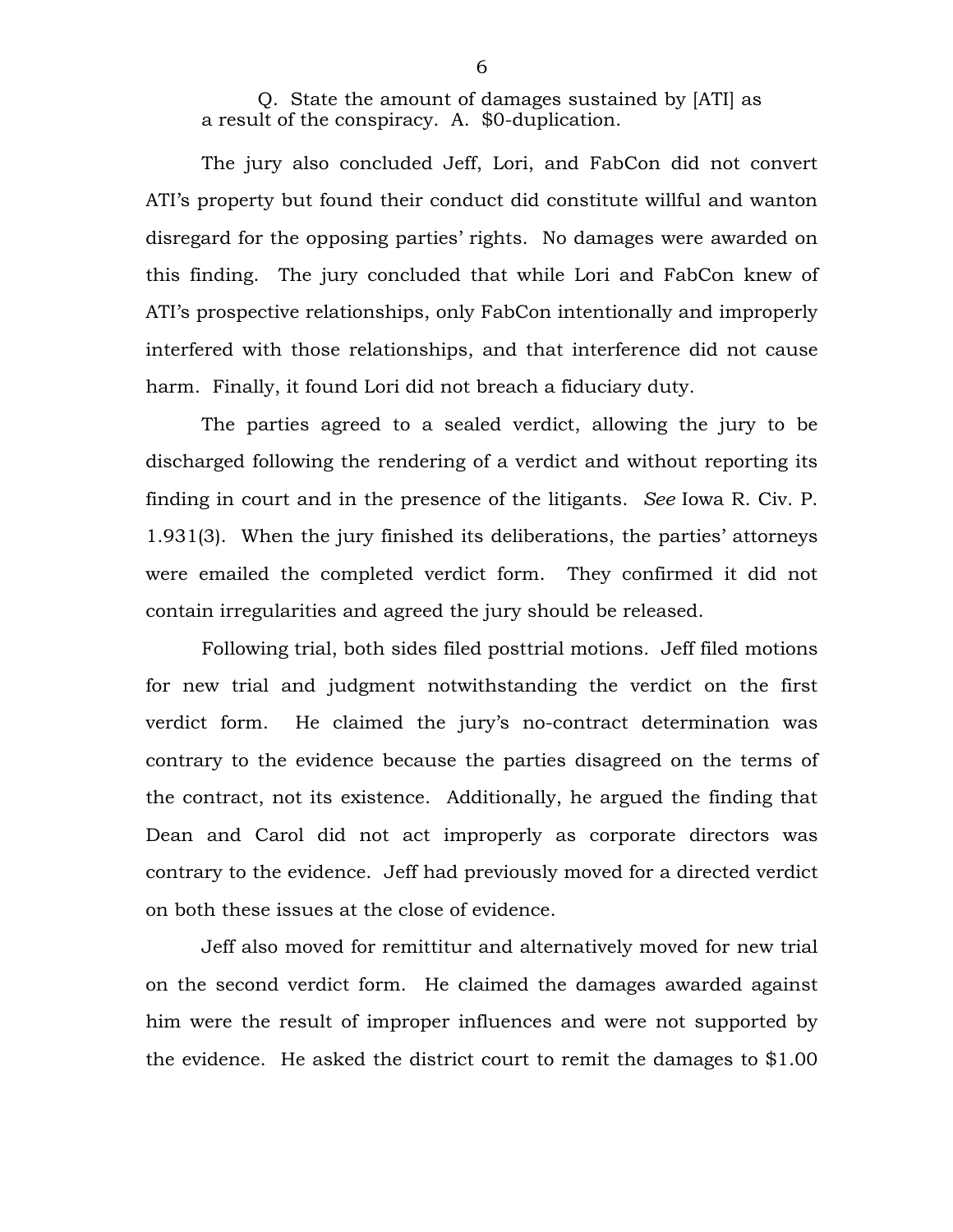for each claim or alternatively grant a new trial. The court denied all of Jeff's posttrial motions.

ATI filed a motion under Iowa Rule of Civil Procedure 1.904(2) to enlarge, amend, or modify the judgment to make Lori and FabCon jointly and severally liable for the \$772,297.72 judgment. Iowa R. Civ. P. 1.904(2). The district court granted the modification to extend liability for the judgment to Lori and FabCon.[2](#page-6-0) It also granted ATI's motion for judgment notwithstanding the verdict to reduce Jeff's lost-earnings damages from \$89,387.01 to \$34,667.00, concluding Jeff mitigated the loss when he began working for another company at a higher salary following his termination from ATI.[3](#page-6-1)

Jeff, Lori, and FabCon appealed the decision of the district court. It argued there was insufficient evidence to support the jury's damage determination, parts of the verdict were inconsistent, and the district court erred by granting ATI's modification motion. We transferred the case to the court of appeals.

**C. Court of Appeals Proceedings.** The court of appeals reasoned there was substantial evidence to support the jury's no-contract finding. The court found the fighting issue was not whether an employment contract was entered into but whether a contract involving the profitsharing terms existed. It also concluded that appellants failed to preserve error on the damage determination and inconsistency issues.

<span id="page-6-0"></span> <sup>2</sup>The court also modified the judgment to hold Lori and FabCon jointly and severally liable for one-half of court costs along with Jeff.

<span id="page-6-1"></span><sup>3</sup>The court rejected the portion of the motion claiming Jeff was not entitled to a tortious discharge award or punitive damages. It reasoned that an employer is not absolved from liability simply "because the employer ultimately succeeds in proving wages were not due" under an employment agreement.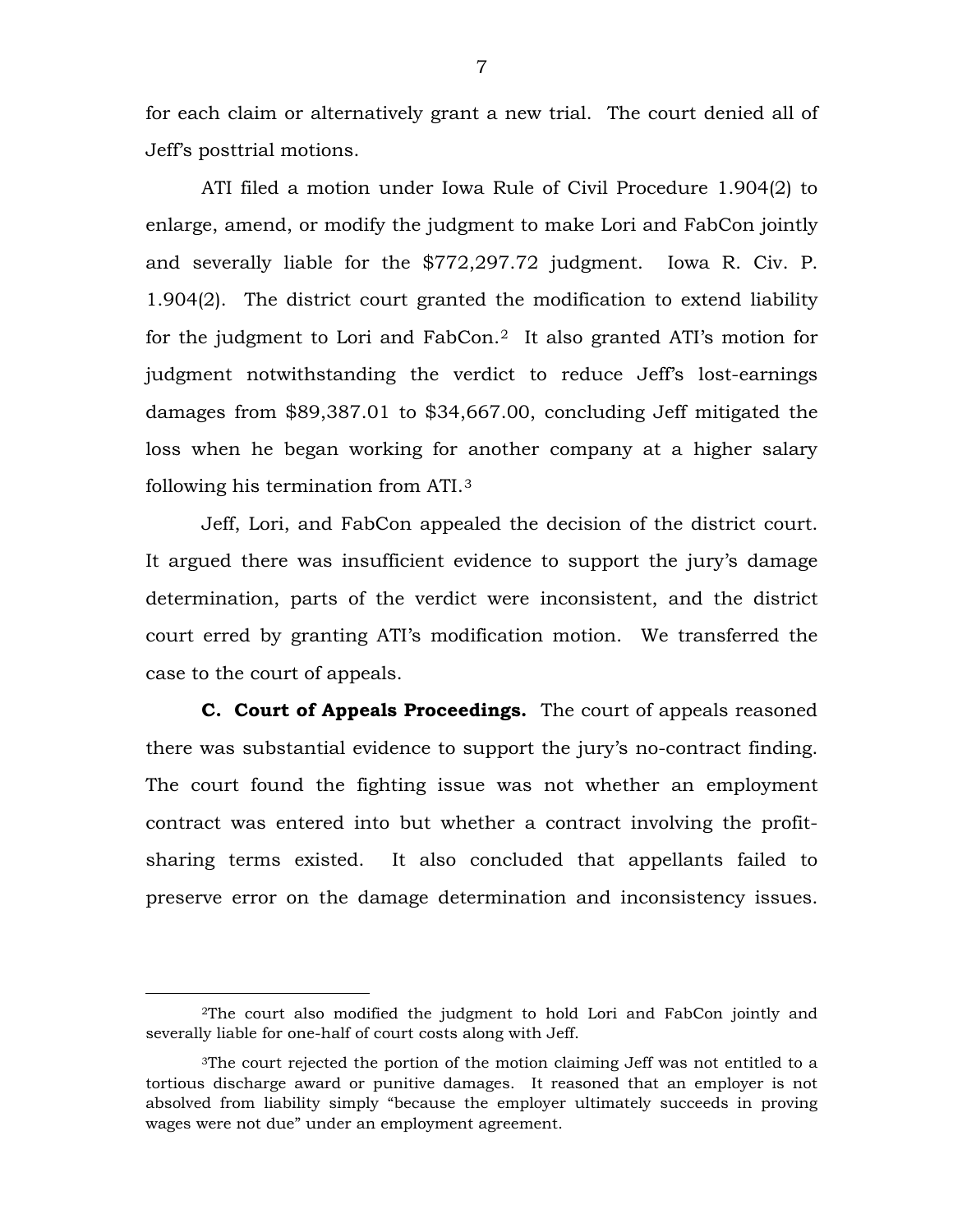The court of appeals affirmed the district court's ruling on all these issues.

However, the court of appeals reversed the district court's order imposing joint and several liability on Lori and FabCon. It reasoned Jeff's conduct did not form the basis of a conspiracy, given the verdict form and the jury instruction's limited the scope of conspiracy.[4](#page-7-0) Thus, it determined a conspiracy did not exist for Lori and FabCon to join.

The appellees requested further review of the court of appeals' reversal of the conspiracy liability issue. The appellants filed a resistance to the further review application. However, they request that if further review is granted, this court review all issues raised in the original appeal. These issues include whether an employment contract existed, the jury's findings and verdict forms were consistent, and the record supported all the jury's determinations.

On review, we adopt the court of appeals opinion and disposition of all claims except the liability issue. On this issue, we find the district court did not abuse its discretion by granting the motion to amend.

#### **II. Standard of Review.**

"[O]ur review of a court's ruling on a motion to amend the verdict should be for abuse of discretion." *Ostrem v. State Farm Mut. Auto. Ins.*, 666 N.W.2d 544, 547 (Iowa 2003). An abuse of discretion occurs when

<span id="page-7-0"></span> <sup>4</sup>For example, in analyzing whether the appellants conspired to appropriate funds and projects belonging to ATI, the court of appeals explained,

A conspiracy to appropriate funds and projects *belonging* to ATI necessarily falls outside the tort of interference with *prospective* business relationships. The jury was instructed " 'prospective business relationship' means a reasonable likely business relationship of financial benefit to ATI." "Likely" does not equate to funds and projects already owned or in the possession of ATI. Therefore Jeff's tortious interference conduct cannot be the basis of a conspiracy to appropriate funds and projects belonging to ATI.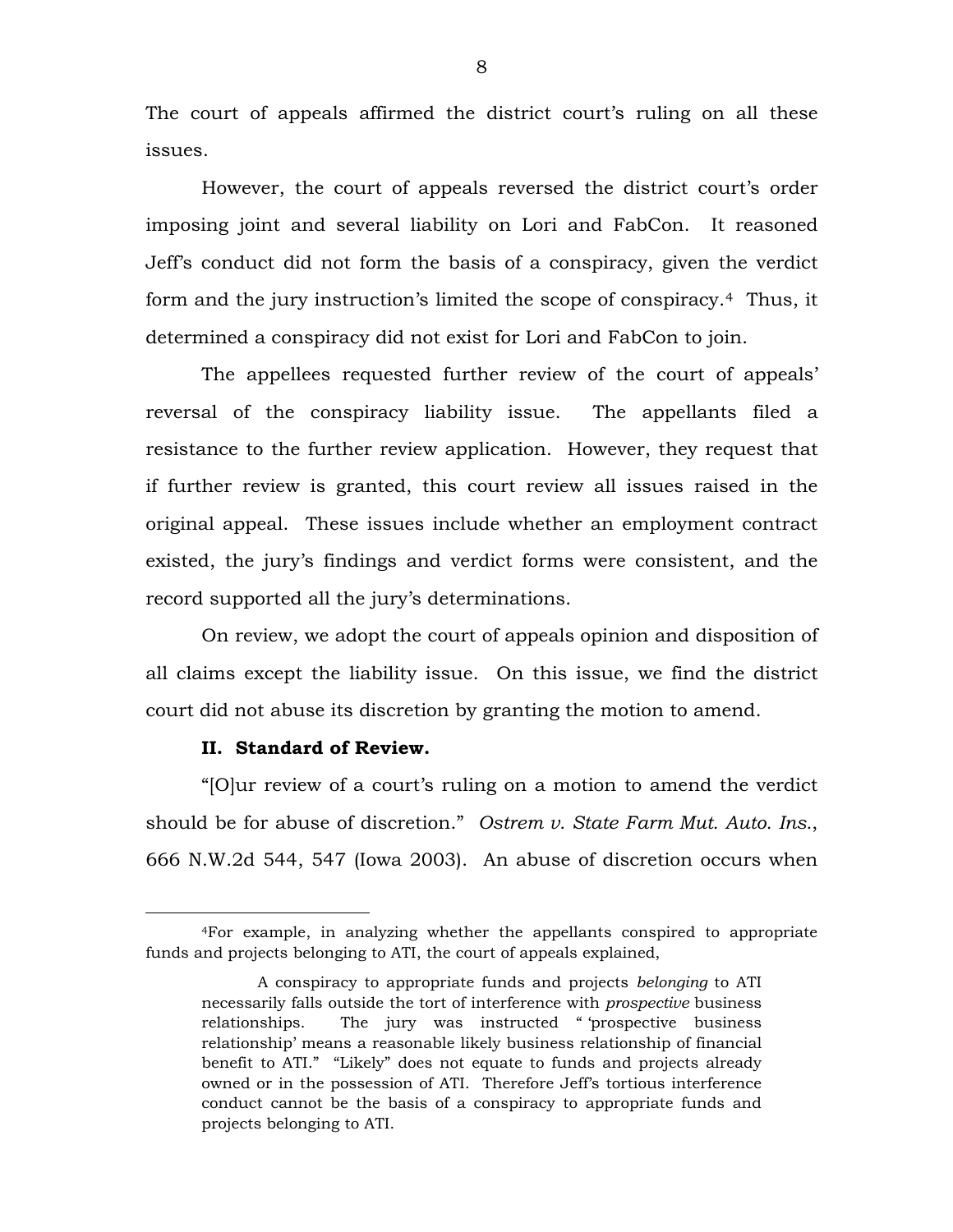the "decision is based on a ground or reason that is clearly untenable or when the court's discretion is exercised to a clearly unreasonable degree." *Pexa v. Auto Owners Ins.*, 686 N.W.2d 150, 160 (Iowa 2004).

## **III. Civil Conspiracy Claims and Damages.**

The narrow issue we face is whether the district court properly modified the judgment to extend liability to Lori and FabCon based on the jury's civil conspiracy findings. Generally, civil conspiracy requires an understanding between two or more parties to harm another; "[i]t involves some mutual mental action coupled with an intent to commit the act which results in injury." *Basic Chems., Inc. v. Benson*, 251 N.W.2d 220, 233 (Iowa 1977). A person becomes liable for the harm caused by another's tortious conduct when they commit, encourage, or assist such conduct. *See Ezzone v. Riccardi*, 525 N.W.2d 388, 398 (Iowa 1994); *see also* Restatement (Second) of Torts § 876, at 315 (1979).

Significantly, "[c]ivil conspiracy is not in itself actionable; rather it is the acts causing injury undertaken in furtherance of the conspiracy which give rise to the action." *Basic Chems., Inc.*, 251 N.W.2d at 233. Accordingly, a claim of civil conspiracy is "essentially [a] method[] for imposing joint and several liability on all actors who committed a tortious act or any wrongful acts in furtherance thereof." *Salem Grain Co. v. Consol. Grain & Barge Co.*, 900 N.W.2d 909, 924 (Neb. 2017); *see also Reilly v. Anderson*, 727 N.W.2d 102, 109 (Iowa 2006) (holding Iowa's Comparative Fault Act does not extinguish joint and several liability for parties acting in concert).

Because civil conspiracy cannot support an independent cause of action, it cannot have its own measure of damages. Instead, damages are assessed based on the harm caused by the underlying tortious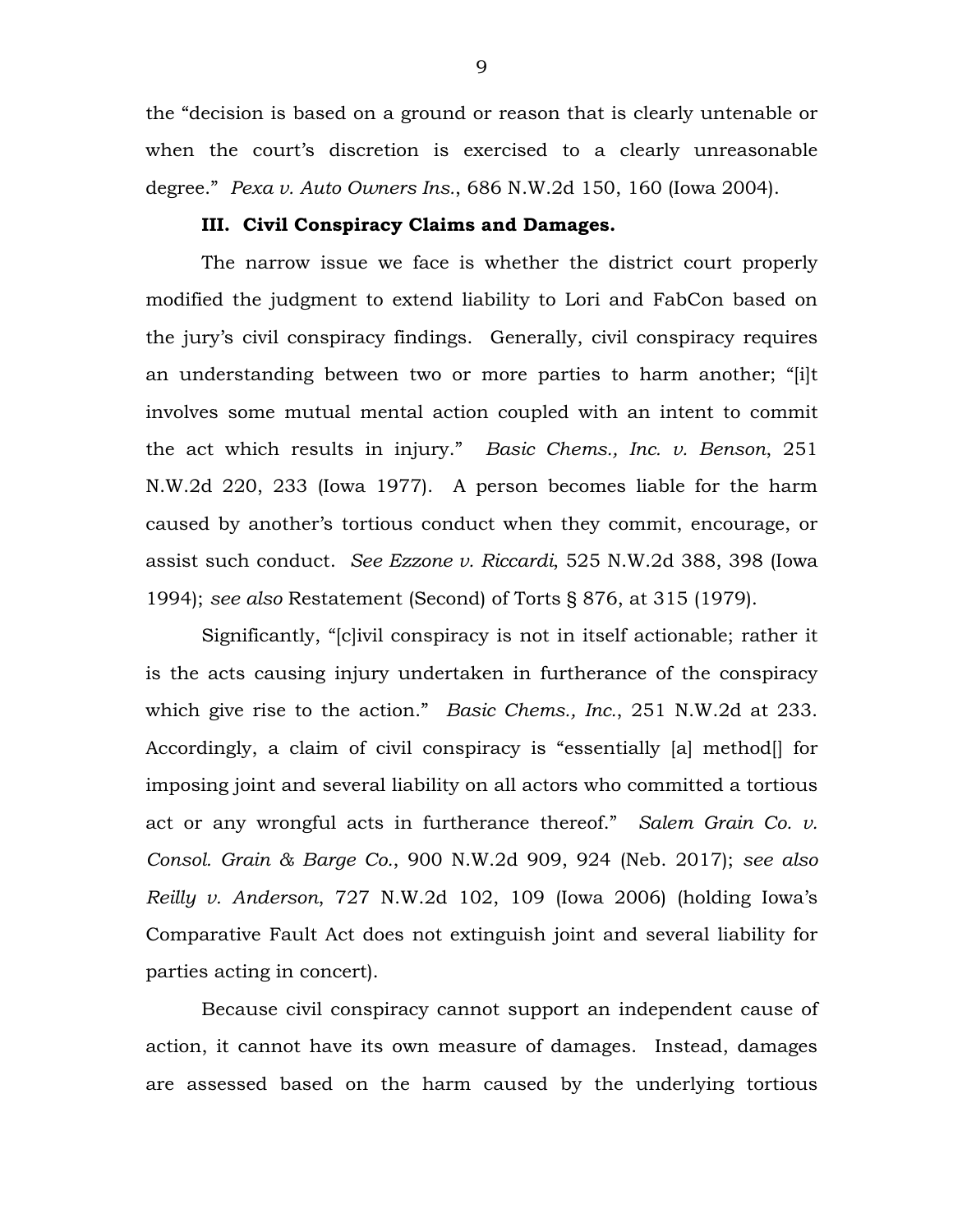activity.[5](#page-9-0) *See Hoeffner v. Orrick, Herrington & Sutcliffe LLP*, 924 N.Y.S.2d 376, 377–78 (App. Div. 2011); 15A C.J.S. *Conspiracy* § 46, at 393–94 (2012). Thus, the joint and several liability shared by coconspirators is only for the damage caused by the underlying tort.

This backdrop illuminates the issue in the present case. The jury found Lori and FabCon participated in a civil conspiracy with Jeff to appropriate funds and projects belonging to ATI. In response to a request to determine the amount of damages sustained as a result of the conspiracy, the jury answered "0-duplication." Yet, this question does not follow the legal framework of civil conspiracy that bases damage amounts on the underlying tort. Because civil conspiracy is merely a means of distributing liability, the conspiracy claim would not result in an independent award of damages, absent some egregious aggravating factor not present in this case.<sup>[6](#page-9-1)</sup>

Nevertheless, the jury award of zero dollars with the addition of "duplication" conforms to Instruction No. 51, stating, "A party cannot recover duplicate damages. Do not allow amounts awarded under one item of damage to be included in any amount awarded under another item of damage." *See 205 Corp. v. Brandow*, 517 N.W.2d 548, 551 (Iowa 1994) (remanding to district court to amend judgment in light of duplicative damages). In other words, any additional finding of damages

<span id="page-9-0"></span> <sup>5</sup>Punitive damages may be available in particularly egregious cases of civil conspiracy like those involving fraud. *See All. Mortg. Co. v. Rothwell*, 900 P.2d 601, 610 (Cal. 1995) (en banc) ("Punitive damages are recoverable in those fraud actions involving intentional, but not negligent, misrepresentations."); *Lockwood Grader Corp. v. Bockhaus*, 270 P.2d 193, 199 (Colo. 1954) (en banc) (holding plaintiff was not entitled to exemplary damage when he was unable to prove actual damage).

<span id="page-9-1"></span><sup>6</sup>The jury did not award punitive damages despite finding Jeff, Lori, and FabCon's conduct constituted willful and wanton disregard for the right of the opposing party. This indicates the jury did not consider the facts of this case particularly egregious.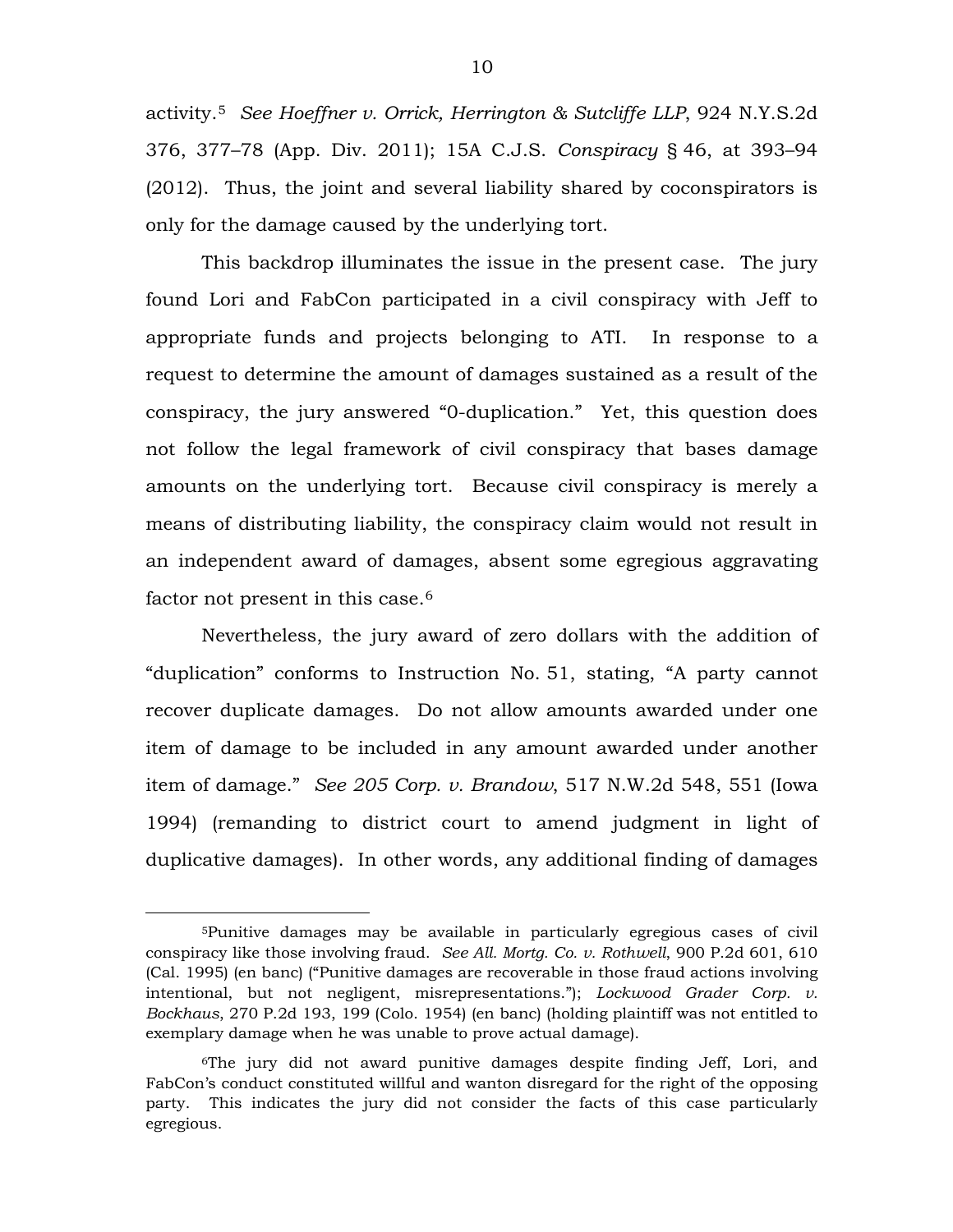would be duplicative of the amounts already awarded for the underlying torts that are the basis of the conspiracy. The problem is the instructions and answers created confusion as to which torts were the basis of the conspiracy claim.

#### **IV. Judicial Changes to Flawed Jury Verdict.**

Generally, a court may only make nonsubstantive changes to a jury verdict. *See Clinton Physical Therapy Servs., P.C. v. John Deere Health Care, Inc.*, 714 N.W.2d 603, 614 (Iowa 2006). If an error in a "verdict can be resolved based upon the instructions given to the jury and without violating the intent of the jury," then the change is nonsubstantive. *Sch. Dist. No. 12 v. Sec. Life of Denver Ins.*, 185 P.3d 781, 787 (Colo. 2008) (en banc). Courts have "the power to put a . . . defective verdict in such form as to make it conform to the intention of the jury, and carry its findings into effect, where the intention can be ascertained with certainty." 89 C.J.S. *Trial* § 1074, at 516; *accord Rutledge v. Johnson*, 282 N.W.2d 111, 114–15 (Iowa 1979). Examination of the record, including the verdict form and jury instructions, is one source the court may use to ascertain the jury's intent. *See Ostrem*, 666 N.W.2d at 547 (concluding the district court's denial of a motion to amend was not an abuse of discretion after examination of the verdict form and instructions to determine jury's intent).

In this case, the defects in the jury verdict are mirrored in the jury instruction and inform the disposition of this case. *See Poulsen v. Russell*, 300 N.W.2d 289, 294 (Iowa 1981) ("Unless objected to by a party, an instruction to the jury, right or wrong, is the law of the case."). Jury Instruction 46 explains that in order to recover on a conspiracy claim against Lori and FabCon, ATI must prove,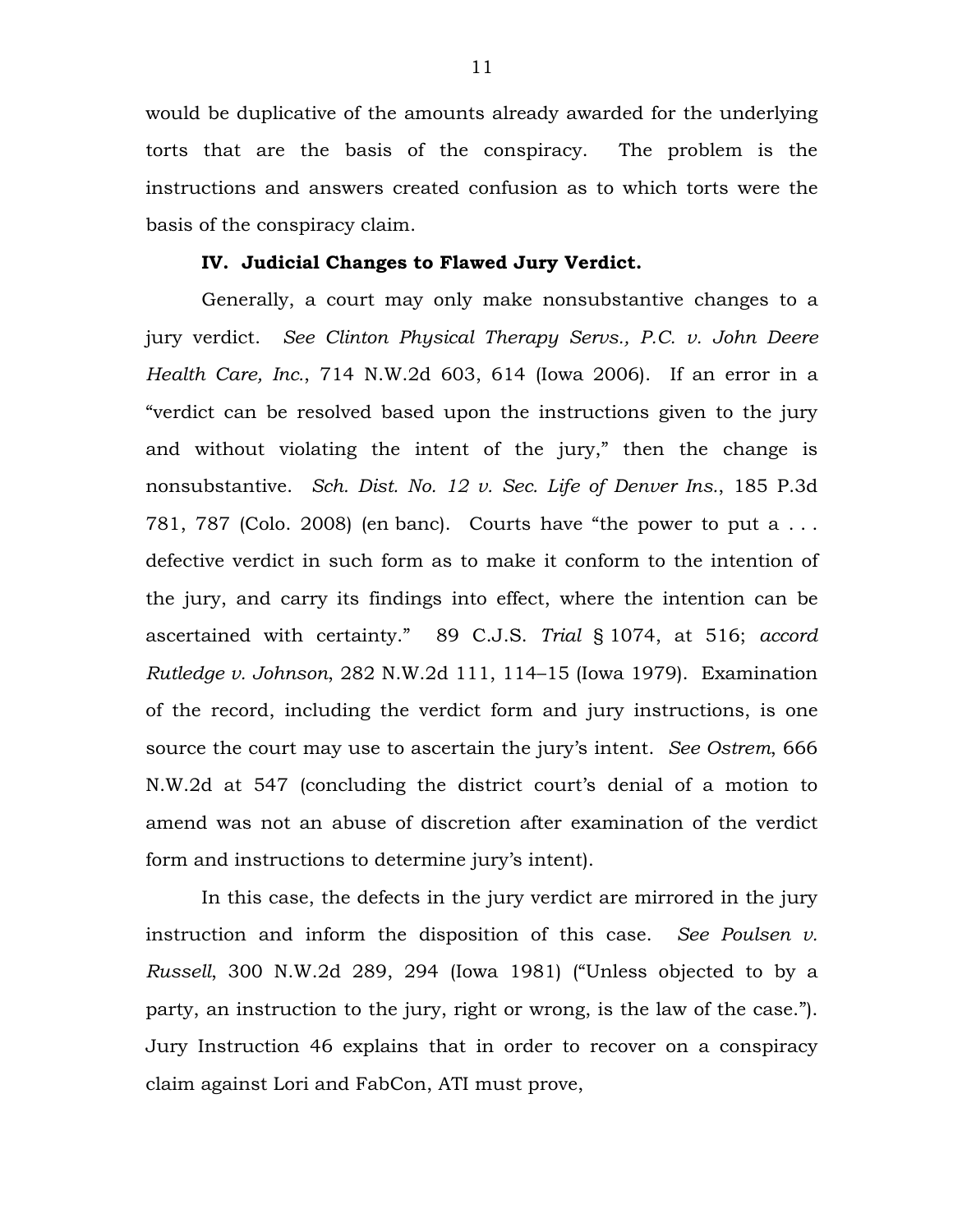1. [Jeff] committed the wrongs of conversion, intentional interference with a prospective business advantage, breach of fiduciary duty, or misappropriation of trade secrets as defined [within these instructions].

2. Lori [and FabCon] participated in a conspiracy with [Jeff] to appropriate funds and projects belonging to ATI.

3. The nature and extent of damage.

Thus, the jury was aware that its findings regarding Jeff's tortious conduct were the first required element for a conspiracy verdict. It likely knew the damage determinations resulting from this conduct would also apply to the conspiracy portion of the verdict form. Accordingly, the jury understandably refused to award damages under the conspiracy section in order to avoid duplication. As the court of appeals held,

The jury consistently found Jeff committed wrongdoing interfering with ATI's prospective business relationships and breaching his fiduciary duties to ATI. The jury determined Lori and FabCon conspired with Jeff "to appropriate funds and projects belonging to [ATI]," and that ATI was damaged as a result of the conspiracy.

Due to the faulty structure of the verdict form, it initially appeared as if Jeff was the only person liable for the judgment. However, the jury determined that Lori and FabCon participated in a conspiracy with Jeff, and Jeff's conduct was the basis of the conspiracy. And, finally, the damages resulting from these actions were in the amount of \$772,297.72.

Despite these flaws, we find the district court did not abuse its discretion in granting the amendment to extend liability to Lori and FabCon because the jury's intent is clear from examination of the record. We understand that it was possible that the conspiracy pertained to some but not all of the tortious conduct alleged and that a full award of damages would have been improper. Yet, the jury was instructed that it was not permitted to award duplicative damages. It also considered all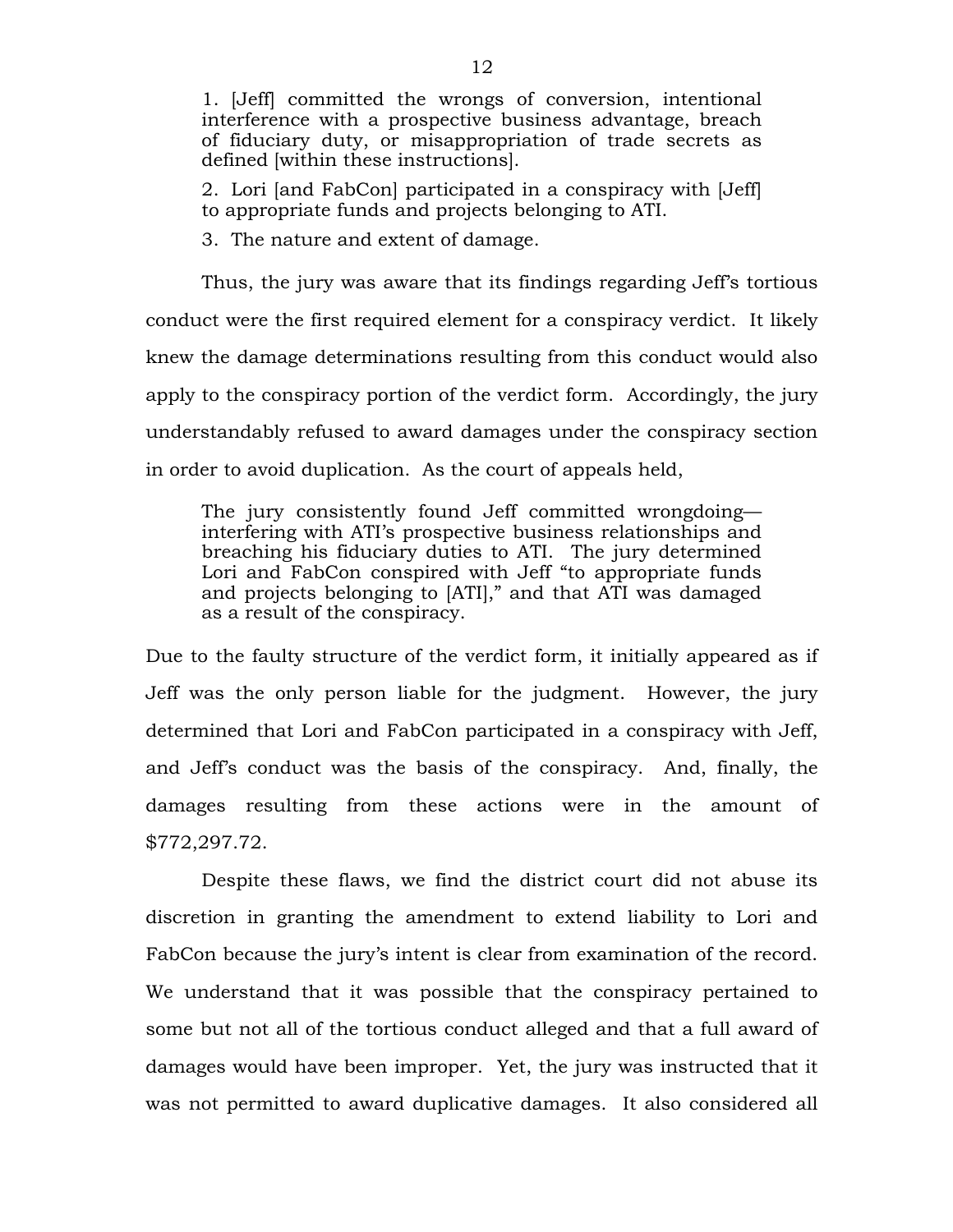tort claims alleged and found Jeff breached his fiduciary duty and interfered with a prospective business advantage. It also determined the breach and interference caused damage. Thus, in considering the conspiracy claim, a logical deduction can be drawn that the jury found the two torts committed by Jeff to be the two torts that served as the basis for the conspiracy. It found Lori conspired with Jeff but followed the instructions and awarded no damages because they would have been duplicative of the damages awarded for Jeff's torts. Thus, the district court's ruling, in effect, honors the intention of the jury and correctly applies our rule of law, holding coconspirators jointly and severally liable for damages resulting from the conspiracy. Finally, the court's modification is a permissible nonsubstantive change because it is based on the instructions given to the jury and effectuates the jury's intent. *Sch. Dist. No. 12*, 185 P.3d at 787.

#### **V. Other Flaws in Verdict Form.**

The appellants assert problems with the verdict forms in addition to the failure to require the jury to identify the specific torts involved in the conspiracy, including the manner in which the forms were organized and the assumption or suggestion that the torts by Jeff would be the basis for a conspiracy. Yet, these other issues have not been adequately preserved for our review. Appellants failed to object to the jury instructions and verdict form before closing arguments were made at trial, thereby waiving their right to appeal. *See, e.g.*, Iowa R. Civ. P. 1.924 (stating objections to jury instructions are waived if not made prior to closing arguments); *Olson v. Sumpter*, 728 N.W.2d 844, 850 (Iowa 2007) (finding district court erred in its grant of a new trial when appellee failed to object to jury instructions and verdict form before closing arguments).